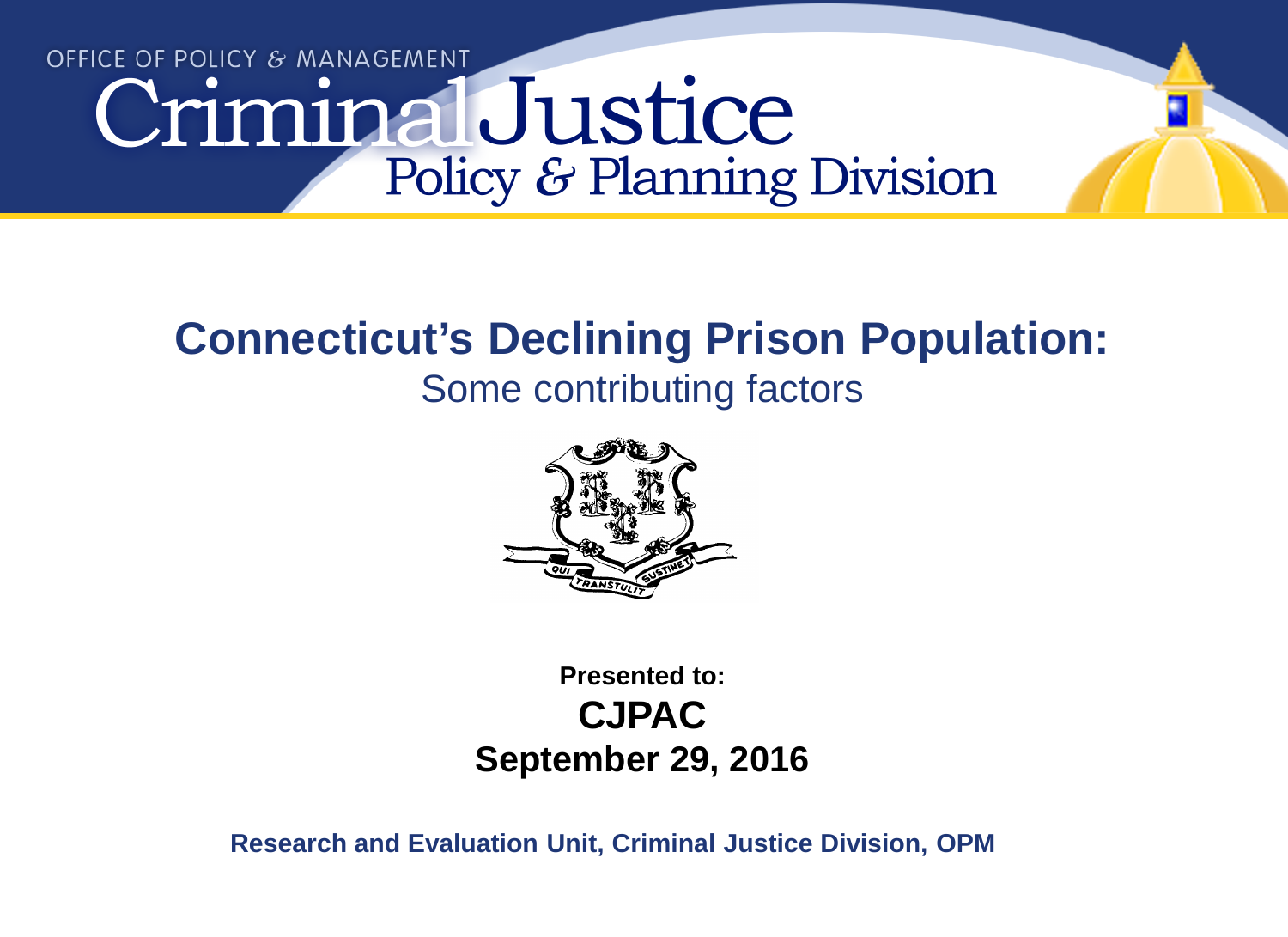## **CT's prison population since 2008**



- **Since February 1, 2008\*, the total prison has contracted by 4,871 prisoners (19,894 to 15,023), a 24% decline.**
- **During the same period, the state's sentenced-prison population declined by 3,816 prisoners (14,998 to 11,182), a 27% drop.**

**\*** *The state's prison population hit its historic peak in February 2008.*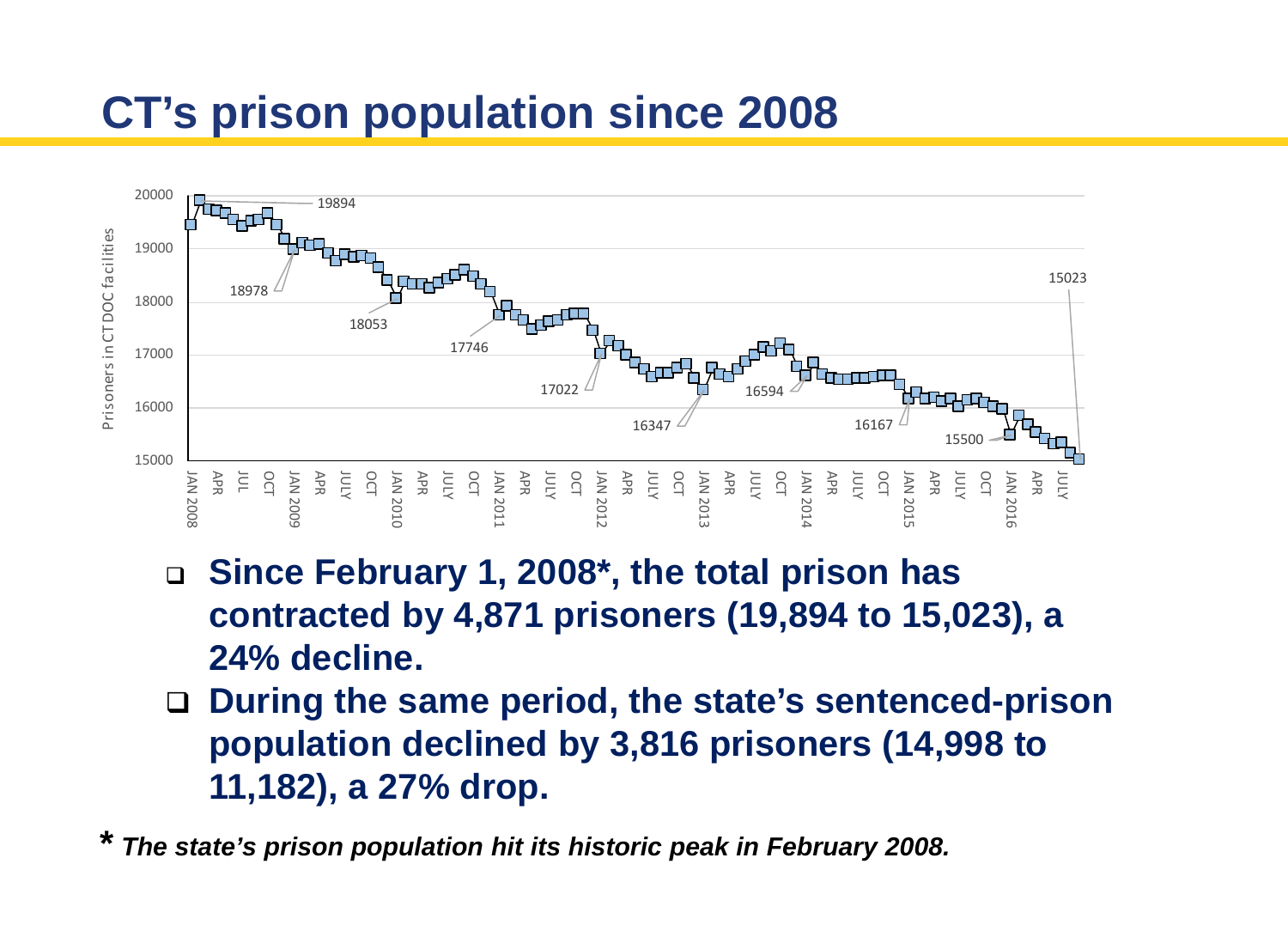## **CT's prison population since 1997**

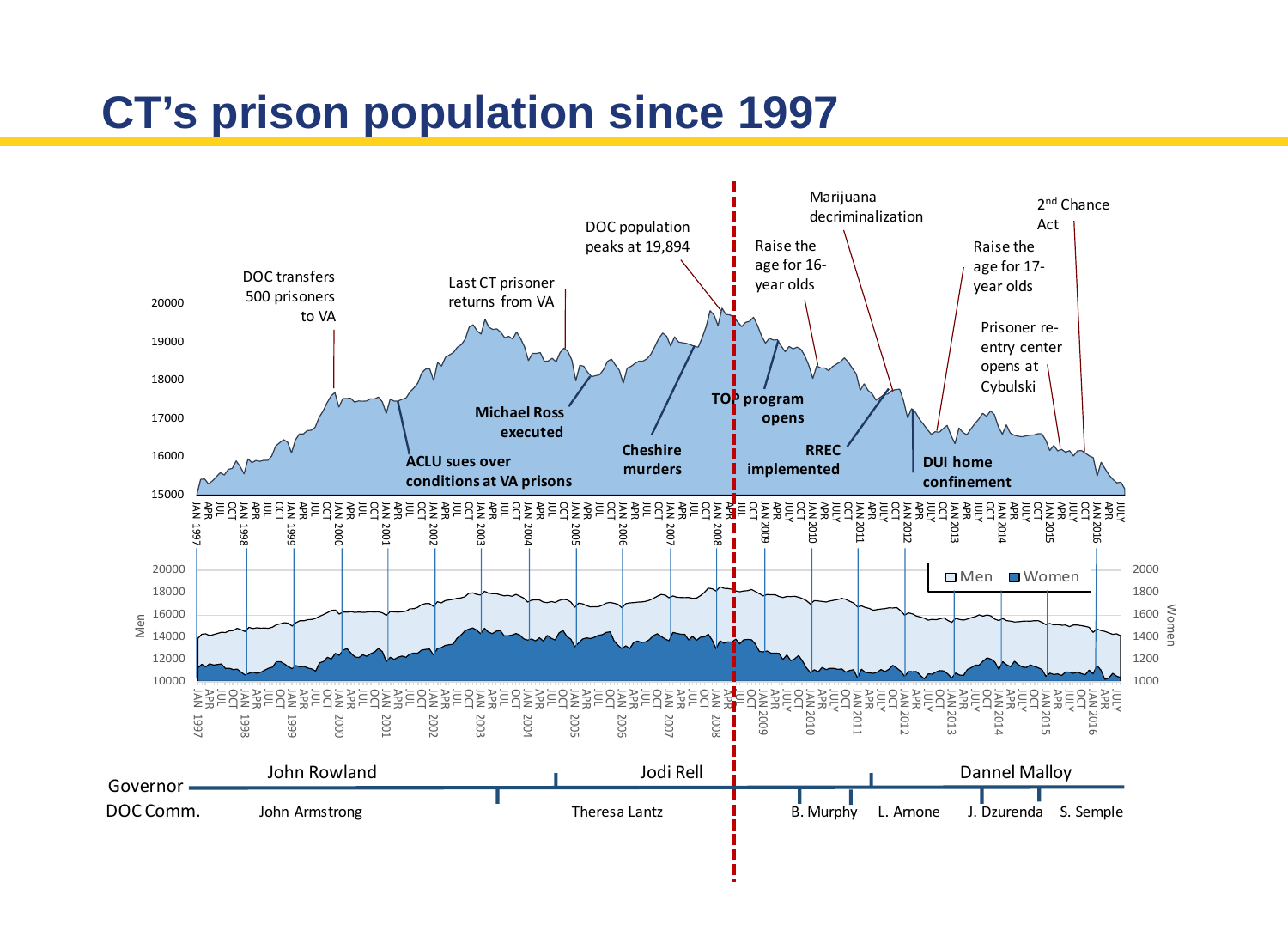#### **The DOC population since 2008**

- **2 Governors and 5 DOC Commissioners**
- **We can point to no single factor that can explain CT's declining prison population**
- **There were many contributing factors to the reduced prison count, several will be highlighted here:**
	- **Declining crime rates**
	- **Fewer arrests**
	- **Fewer admits**
		- **New people**
		- **2014 Recidivism**
	- **Raise the age legislation**
	- **Reduced penalties for narcotics possession**
	- **DUI home confinement**
	- **Parole Board reforms, increasing community caseloads**
	- **Re-integration Center and CRU**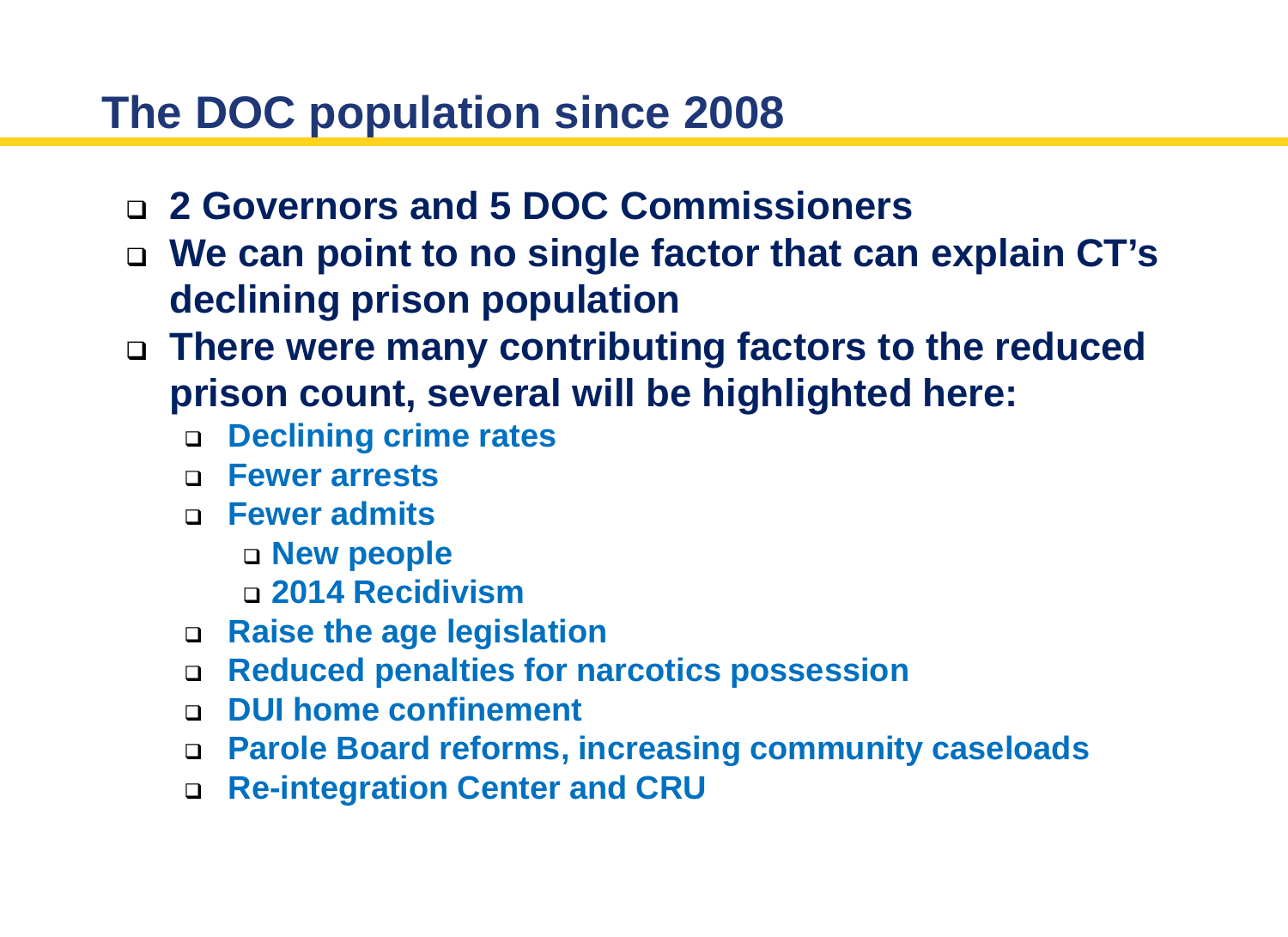## **Reported Crime in CT**



**Source: DESPP, CT UCR data**

 **Between 2008 and 2015: Property crime in CT dropped by 24.8% Violent crime declined by 26.4%**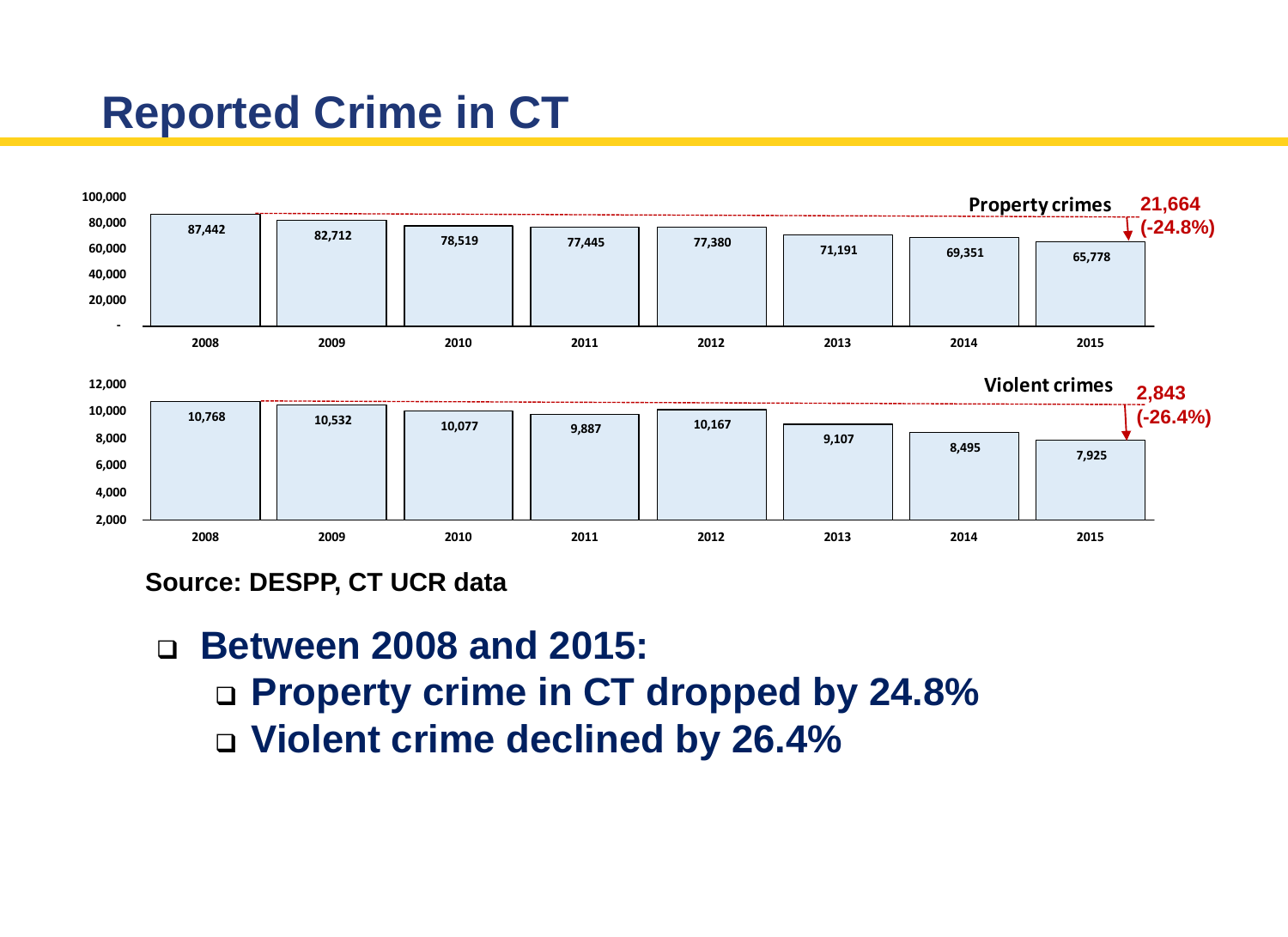## **Arrests and arraignments in CT**



**Between 2009 and 2016\*, statewide criminal arrests\* have declined by 31%. Arraignments were down by 19%.**



**\* Arrest data from OBTS – arrests with new dockets**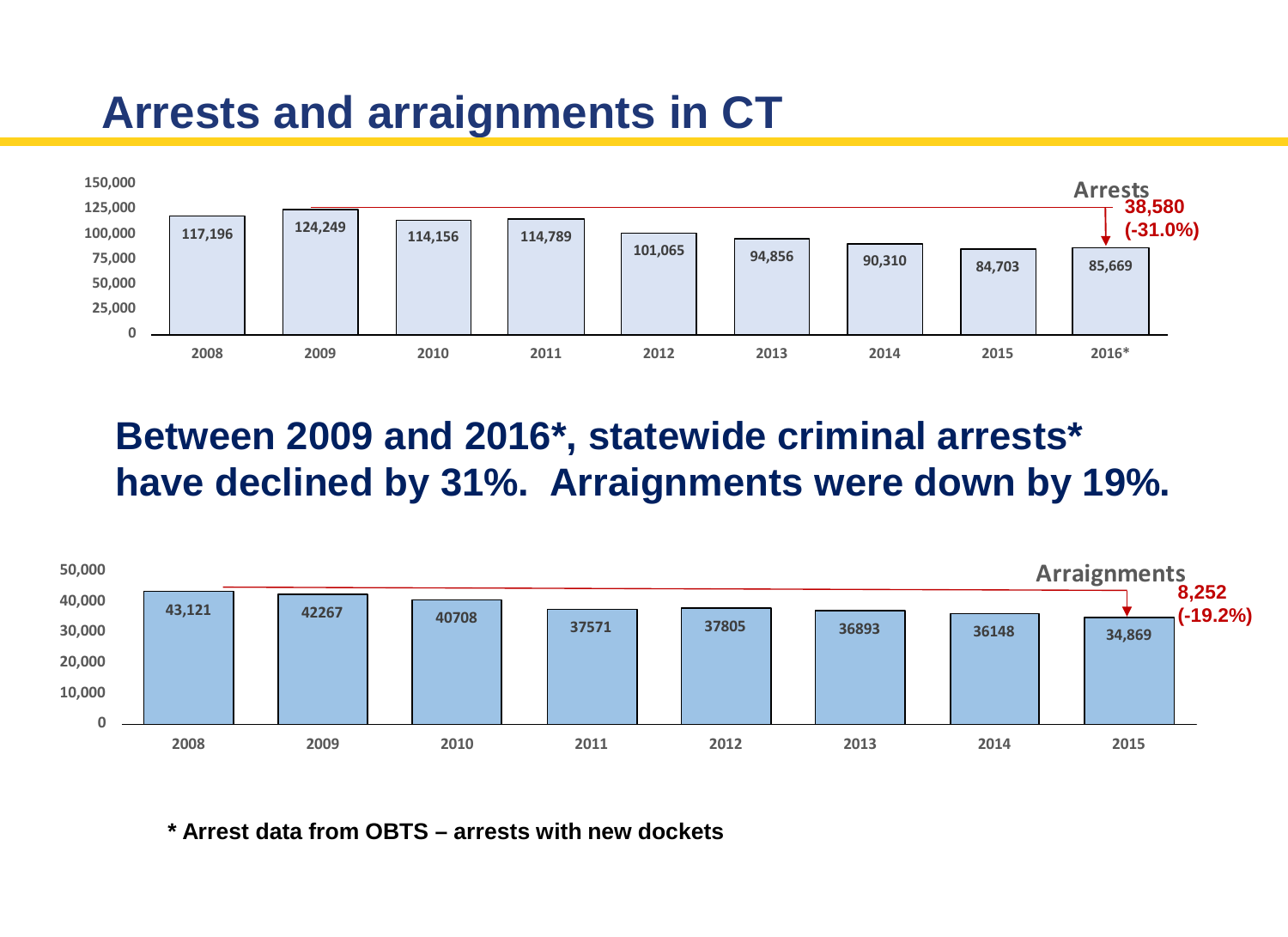## **Arrests in CT**



**Arrests by some major crime types**

| <b>Crime type</b> | 2008   | 2009   | 2010   | 2011   | 2012   | 2013   | 2014   | 2015   | % change |
|-------------------|--------|--------|--------|--------|--------|--------|--------|--------|----------|
| <b>Violent</b>    | 6,902  | 5,515  | 5,486  | 4,950  | 4,770  | 4,463  | 4,019  | 3,557  | $-48%$   |
| Burglary          | 3,230  | 2,974  | 2,947  | 2,873  | 2,947  | 2,366  | 2,421  | 1,956  | $-39%$   |
| Drug related      | 18,304 | 17,791 | 17,581 | 13,980 | 10,331 | 10,554 | 9,943  | 8,981  | $-51%$   |
| <b>Larceny</b>    | 14,957 | 15,405 | 14,194 | 14,388 | 14,655 | 13,830 | 13,904 | 12,669 | $-15%$   |
| Simple assault    | 24,236 | 24,804 | 24,312 | 23,600 | 22,957 | 20,910 | 18,757 | 17,309 | $-29%$   |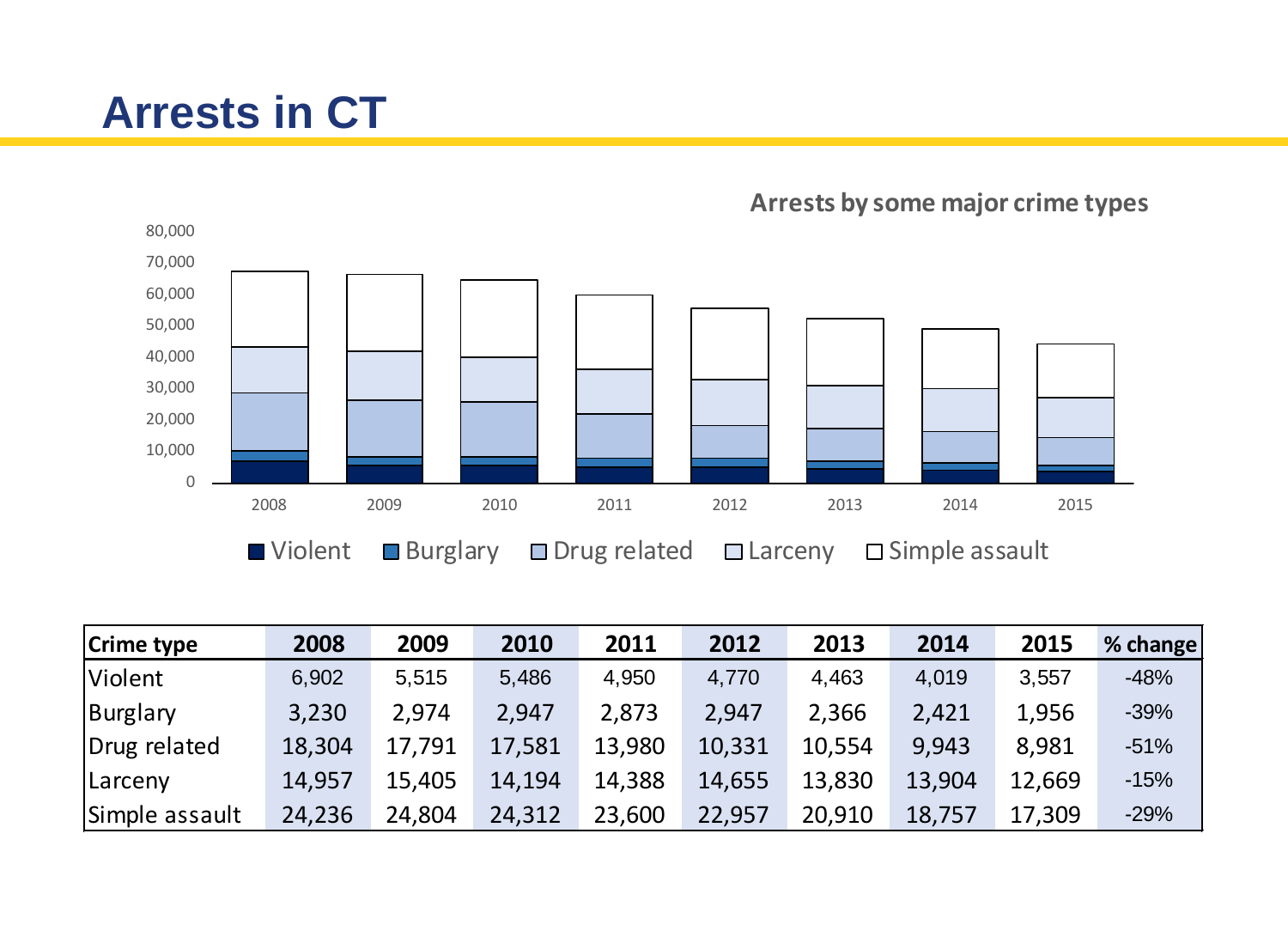#### **Fewer arrests, fewer prison admissions**



 **Admissions to DOC facilities have been dropping steadily since 2008 Total admits are down 30.3% Pre-trial admits are down 29.3%**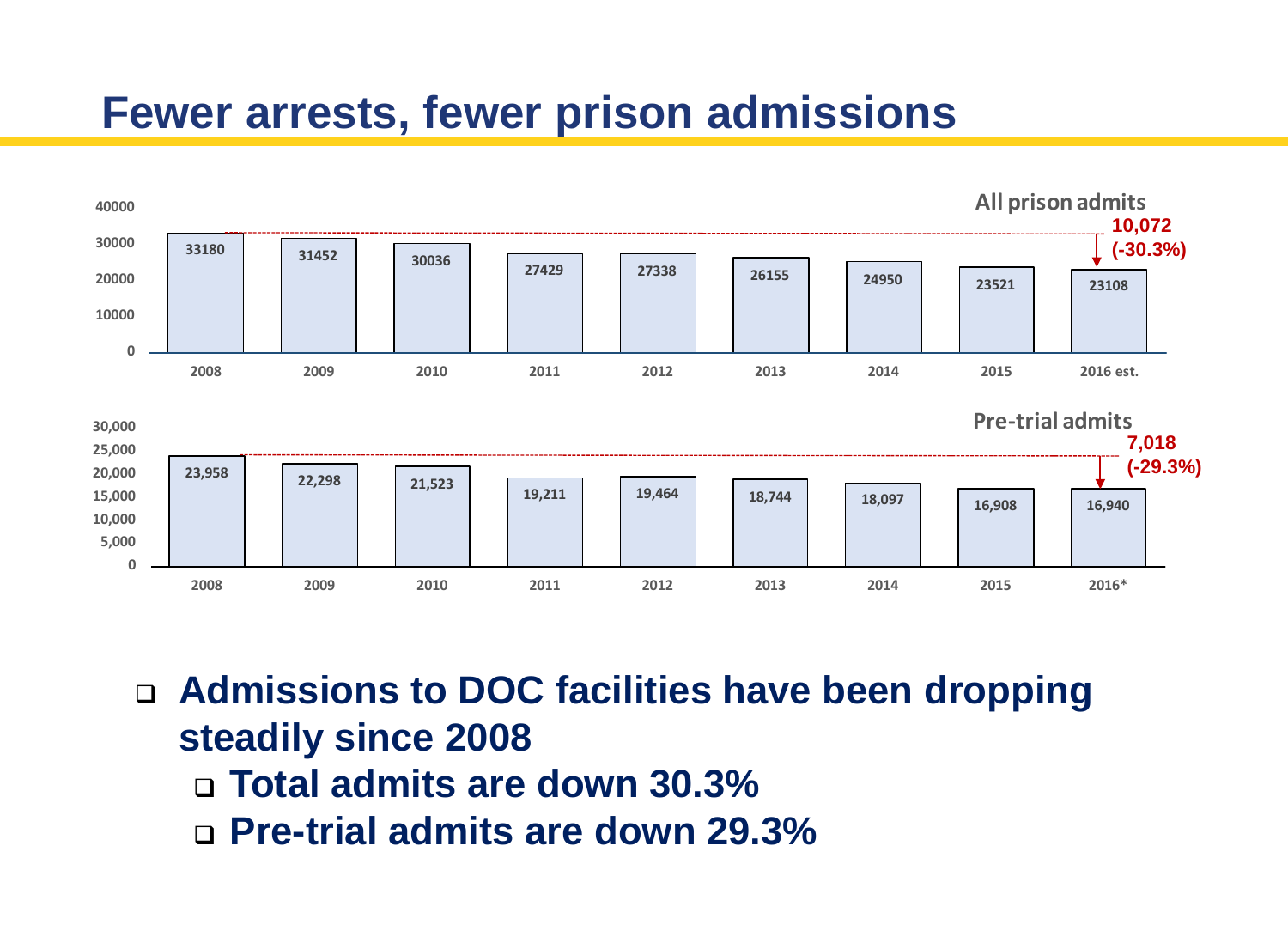#### **Fewer new people entering prison each year**



**Percent change in the number of new persons admitted to DOC on pre-trial status, 2008 to 2014:**

> **All persons: - 33% (6,546 to 4,370) Persons under 25: - 48% (3,480 to 1,825) Persons 25 and older: -17% (3,066 to 2,545)**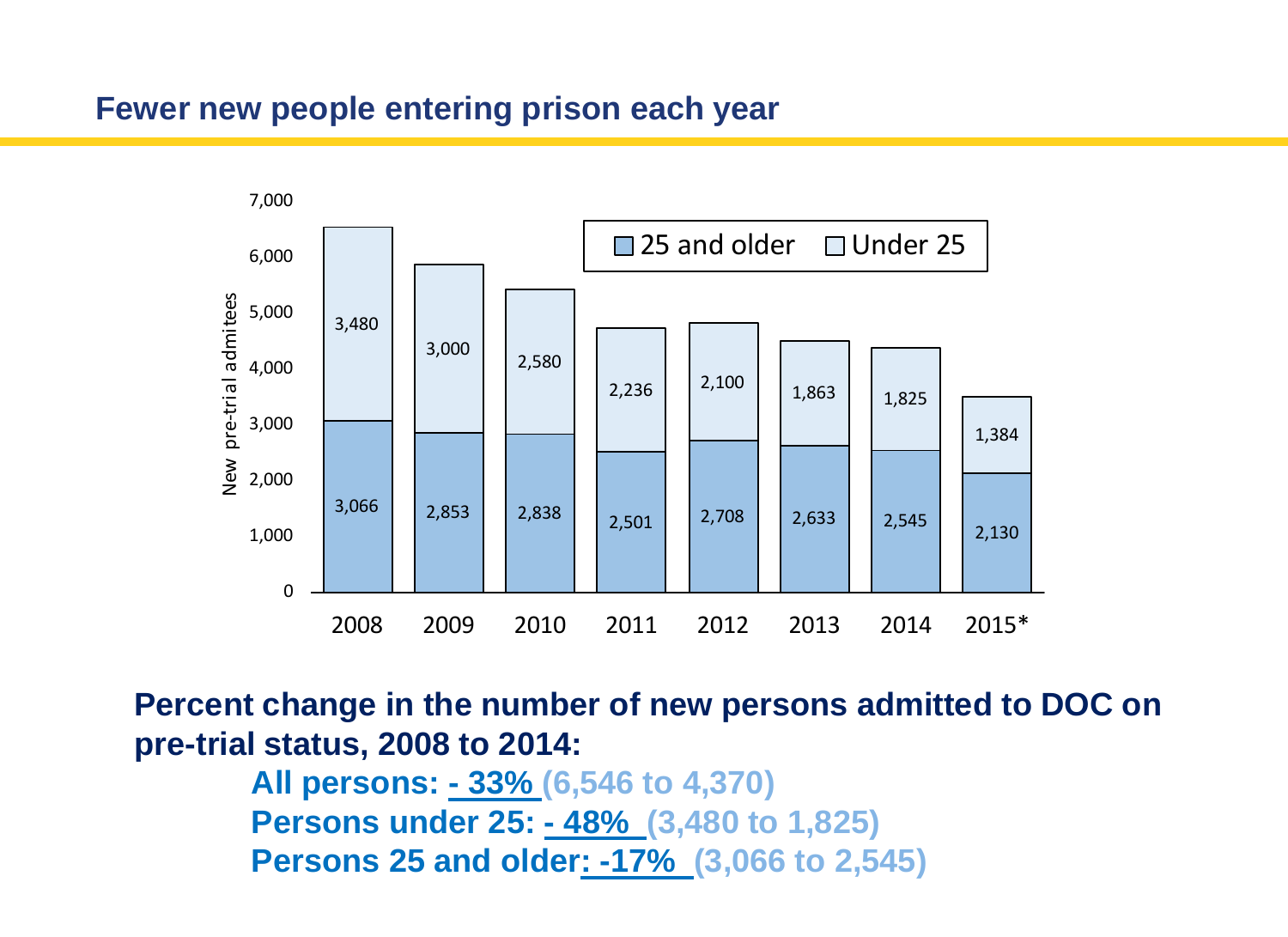#### **New persons admitted to the CT DOC on pre-trial status, age quintiles**



#### **Fewer new people are entering the prison system each year…**

*\*\* 38 to 91 quintile: 51% were 45 or younger; 98% were 65 or younger*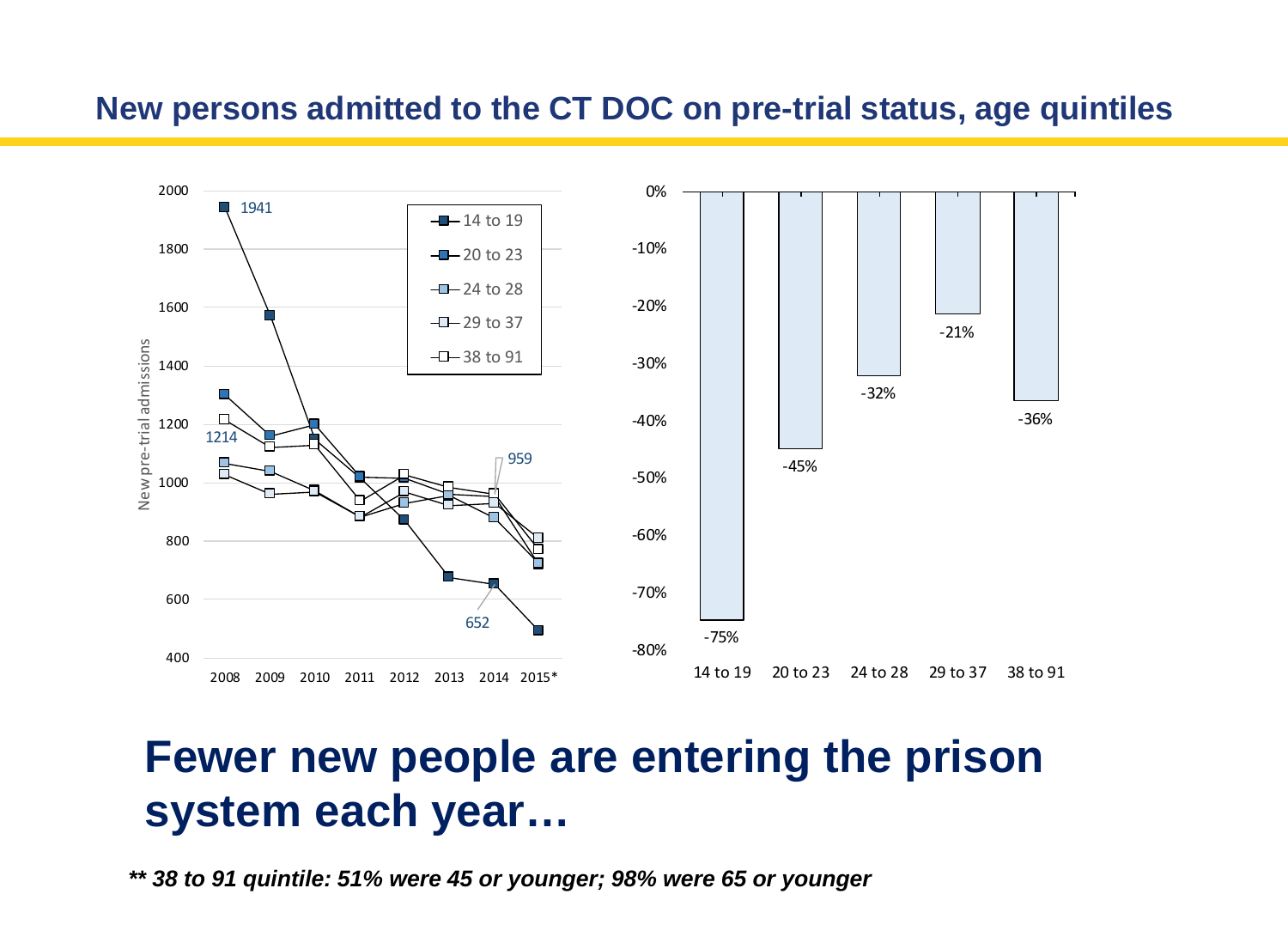#### **Raise the age: Incarceration and arrests**

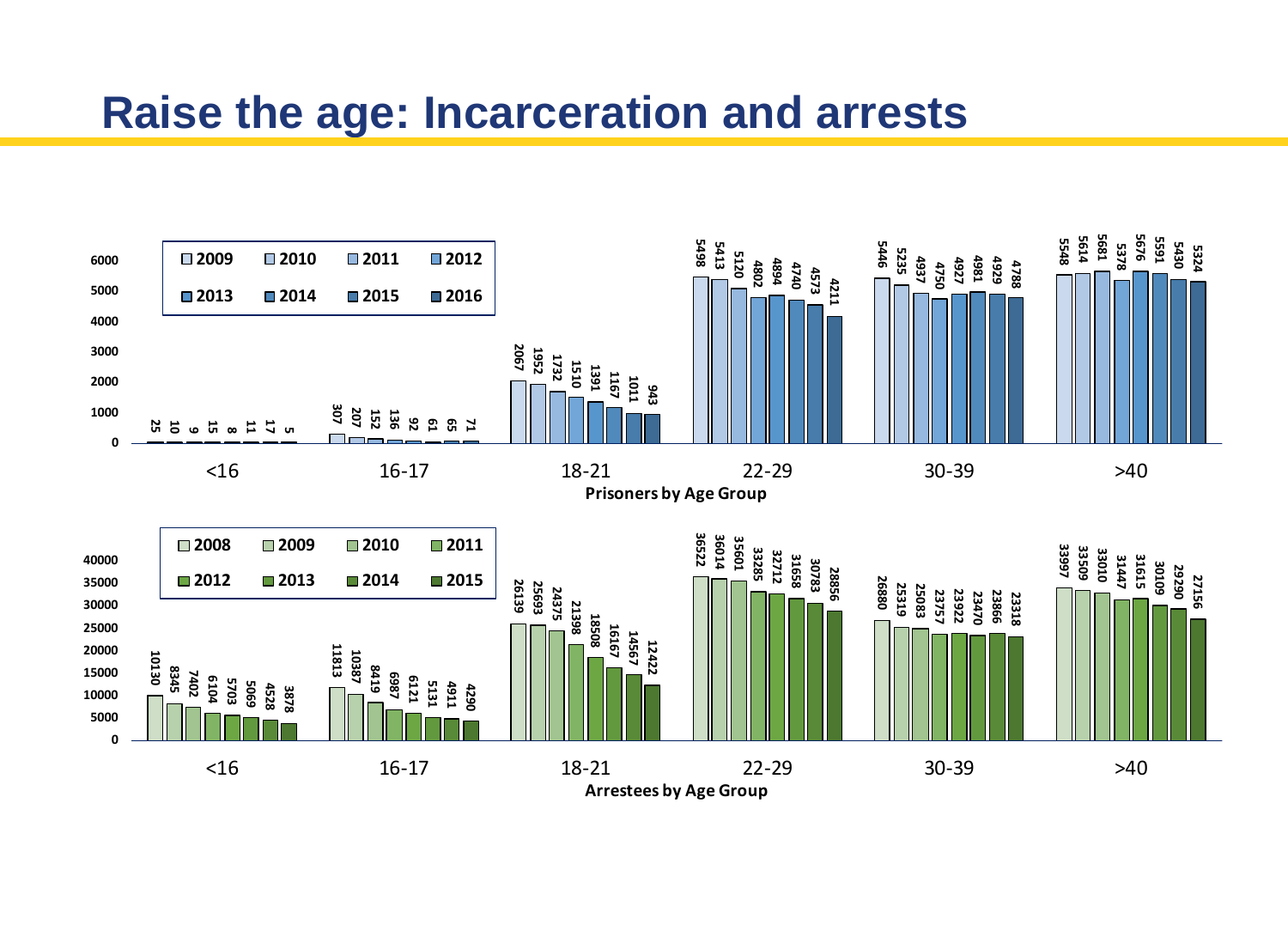#### **Raise the age: Incarceration and arrests**

|                |                                               |            |        |        |        |        |                               |        |        |        | % change<br><b>5591</b> |              |
|----------------|-----------------------------------------------|------------|--------|--------|--------|--------|-------------------------------|--------|--------|--------|-------------------------|--------------|
| 6000           | $\Box$                                        | Age        | 2009   | 2010   | 2011   | 2012   | 2013                          | 2014   | 2015   | 2016   | 2009 to 2016            | 5430<br>5324 |
| 5000           |                                               | <16        | 25     | 10     | 9      | 15     | 8                             | 11     | 17     | 5      | $-80%$                  |              |
| 4000           |                                               | $16 - 17$  | 307    | 207    | 152    | 136    | 92                            | 61     | 65     | 71     | $-77%$                  |              |
| 3000           |                                               | $18 - 21$  | 2,067  | 1,952  | 1,732  | 1,510  | 1,391                         | 1,167  | 1,011  | 943    | $-54%$                  |              |
| 2000           |                                               | $22 - 29$  | 5,498  | 5,413  | 5,120  | 4,802  | 4,894                         | 4,740  | 4,573  | 4,211  | $-23%$                  |              |
| 1000           |                                               | $30 - 39$  | 5,446  | 5,235  | 4,937  | 4,750  | 4,927                         | 4,981  | 4,929  | 4,788  | $-12%$                  |              |
| 0              | $\begin{array}{c} 0 \\ 0 \\ 0 \\ \end{array}$ | >40        | 5,548  | 5,614  | 5,681  | 5,378  | 5,676                         | 5,591  | 5,430  | 5,324  | $-4%$                   |              |
|                |                                               | Total      | 18,891 | 18,431 | 17,631 | 16,591 | 16,988                        | 16,551 | 16,025 | 15,342 | $-19%$                  |              |
|                |                                               |            |        |        |        |        |                               |        |        |        |                         |              |
|                |                                               |            |        |        |        |        | <b>Prisoners by Age Group</b> |        |        |        |                         |              |
|                |                                               |            |        |        |        |        |                               |        |        |        | % change                |              |
| 40000          | $\Box$ 2                                      |            | 2008   | 2009   | 2010   | 2011   | 2012                          | 2013   | 2014   | 2015   | 2008 to 2015            |              |
| 35000          | $\overline{\phantom{a}}$                      | Age<br><16 | 10,130 | 8,345  | 7,402  | 6,104  | 5,703                         | 5,069  | 4,528  | 3,878  | 30109<br>$-62%$         | 06262        |
| 30000<br>25000 |                                               | $16 - 17$  | 11,813 | 10,387 | 8,419  | 6,987  | 6,121                         | 5,131  | 4,911  | 4,290  | $-64%$                  | 27156        |
| 20000          |                                               | 18-21      | 26,139 | 25,693 | 24,375 | 21,398 | 18,508                        | 16,167 | 14,567 | 12,422 | $-52%$                  |              |
| 15000          | 10130                                         | $22 - 29$  | 36,522 | 36,014 | 35,601 | 33,285 | 32,712                        | 31,658 | 30,783 | 28,856 | $-21%$                  |              |
| 10000          | S <sub>24</sub> 5<br>2402                     | $30 - 39$  | 26,880 | 25,319 | 25,083 | 23,757 | 23,922                        | 23,470 | 23,866 | 23,318 | $-13%$                  |              |
| 5000<br>Ó      |                                               | $>40$      | 33,997 | 33,509 | 33,010 | 31,447 | 31,615                        | 30,109 | 29,290 | 27,156 | $-20%$                  |              |

**Arrestees by Age Group**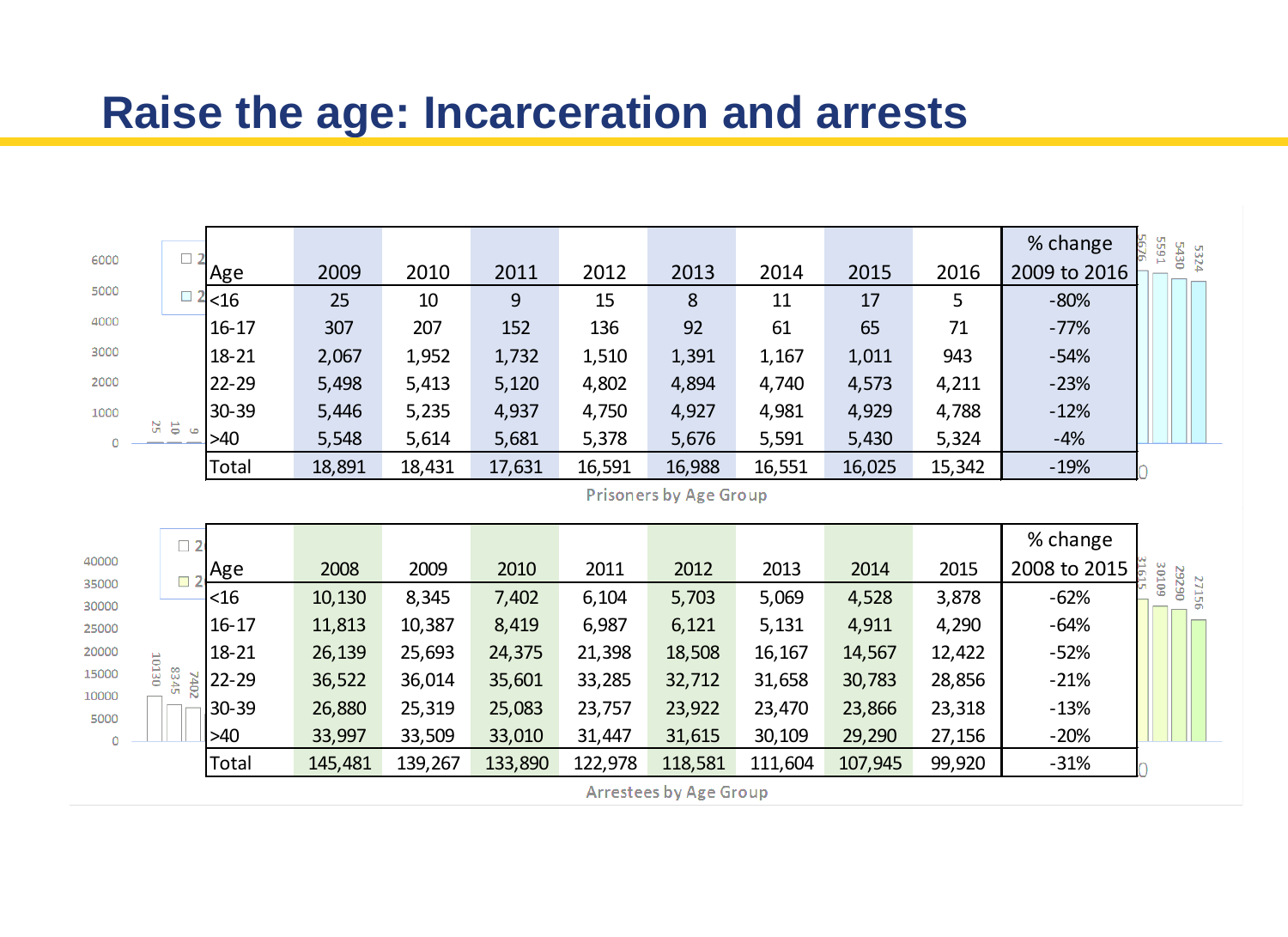#### **Reduced penalties for narcotics possession**

**In prison on 21a-279 class offenses, controlling**



- **229 fewer people, with a narcotics-possessionrelated controlling offense, were in prison in September 2016 than in October 2015.** 
	- **Total drop: 44.9%**
	- **Sentenced drop: 39.9%**
	- **Pre-trial drop: 54.2%**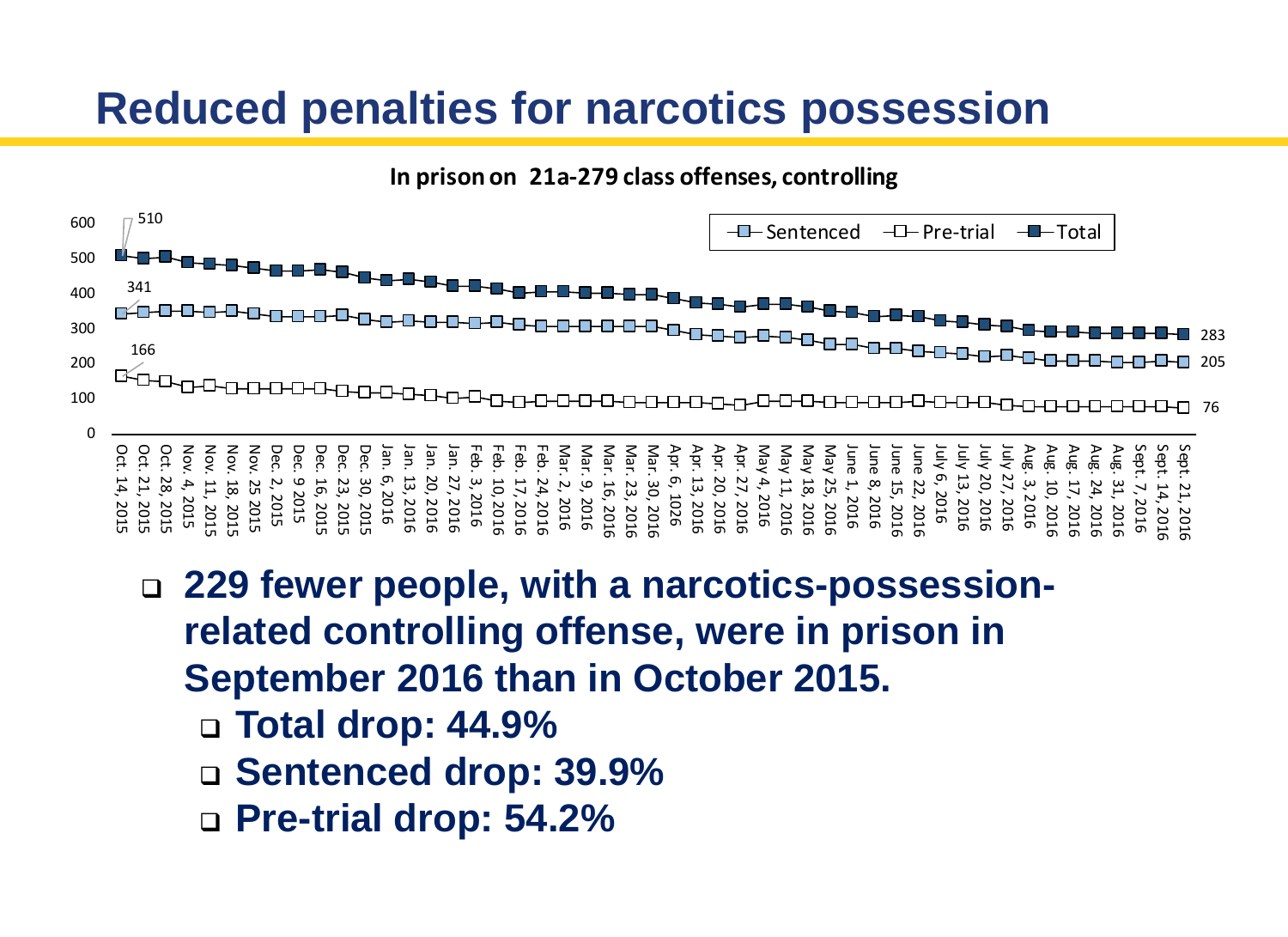## **DUI Home Confinement**



- **Since its inception in March 2011, 1,441 offenders have been released through the DUI home confinement program.**
- **On any given day, approximately 100 people are supervised in the community instead of in prison.**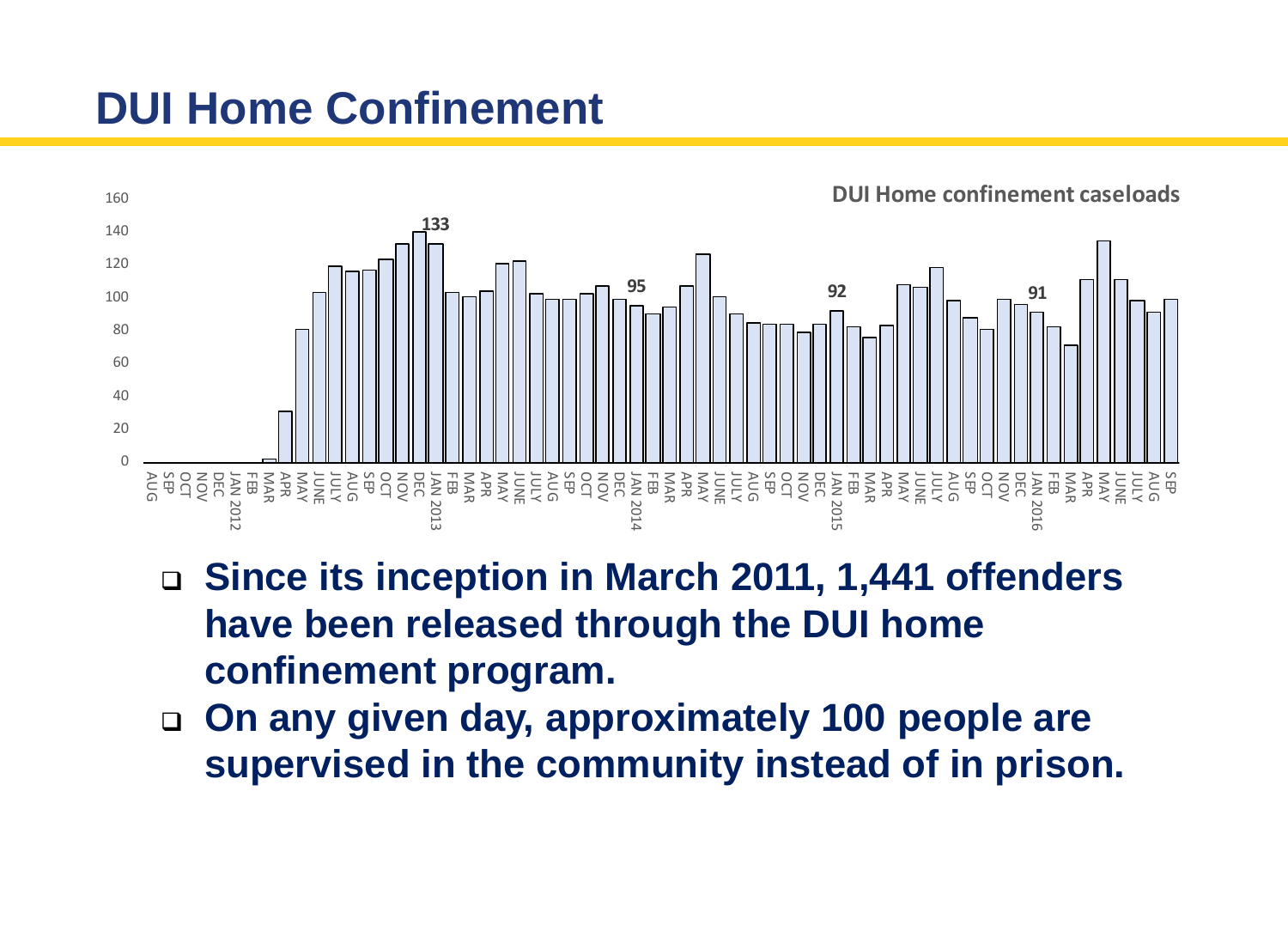#### **Recidivism rates v. recidivism events, 2011 & 2014**



**Recidivsm, return-to-prison, 2011 and 2014 cohorts**

**Recidivism - 1-year return to prison, 2011 v. 2014**

|                          | 2011   | 2014   | Change,% |
|--------------------------|--------|--------|----------|
| Offenders in cohort      | 12,579 | 10,328 | $-17.9%$ |
| Recidivators w/in 1-year | 4,138  | 3,348  | $-19.1%$ |
| 1-year recidivism rate   | 32.9%  | 32.4%  | $-1.5%$  |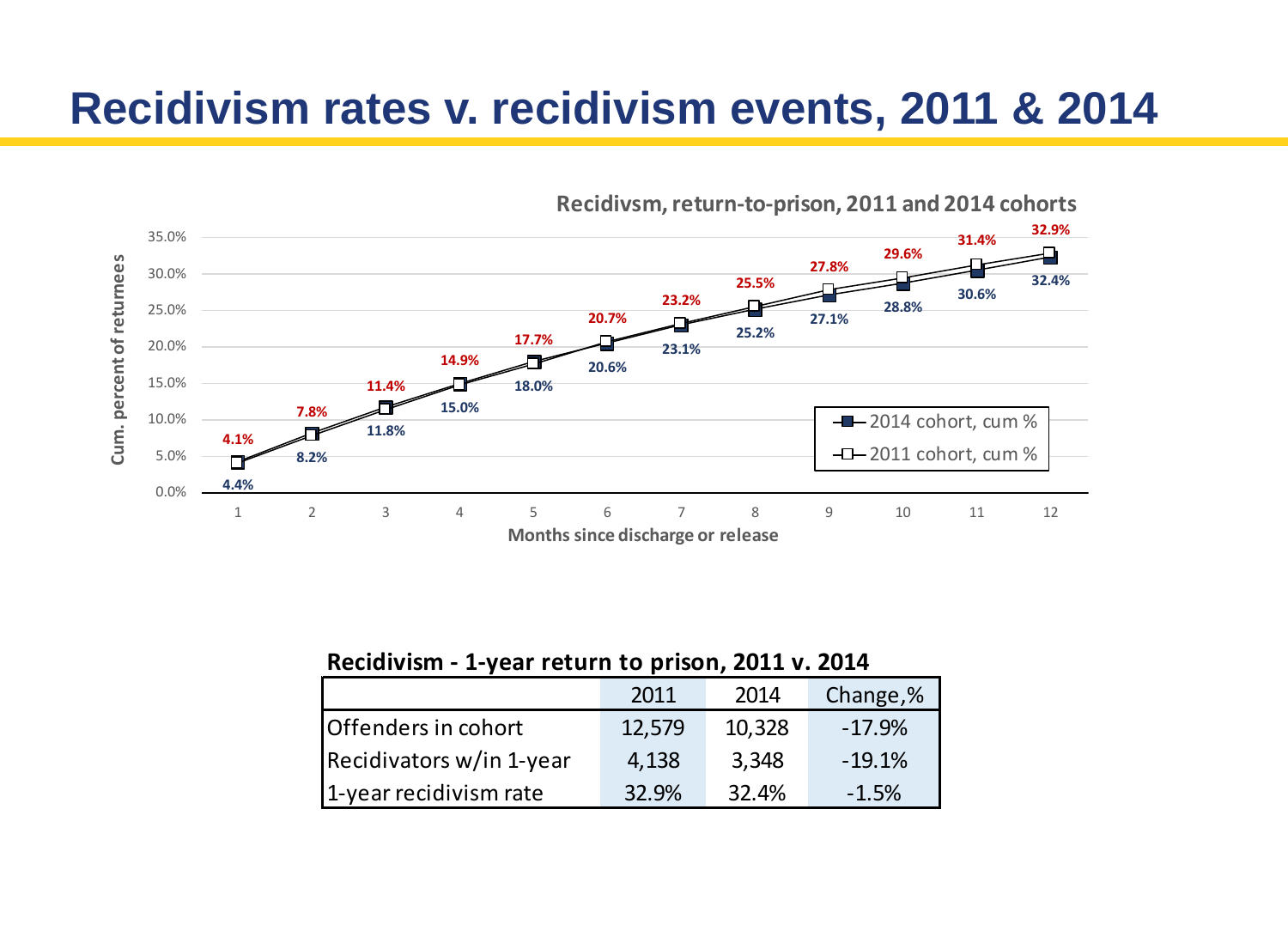#### **Recidivism rates v. recidivism events, 2011 & 2014**



| Recidivism - 1-year return to prison, 2011 v. 2014 |
|----------------------------------------------------|
|----------------------------------------------------|

|                          | 2011   | 2014   | Change,% |
|--------------------------|--------|--------|----------|
| Offenders in cohort      | 12,579 | 10,328 | $-17.9%$ |
| Recidivators w/in 1-year | 4,138  | 3,348  | $-19.1%$ |
| 1-year recidivism rate   | 32.9%  | 32.4%  | $-1.5%$  |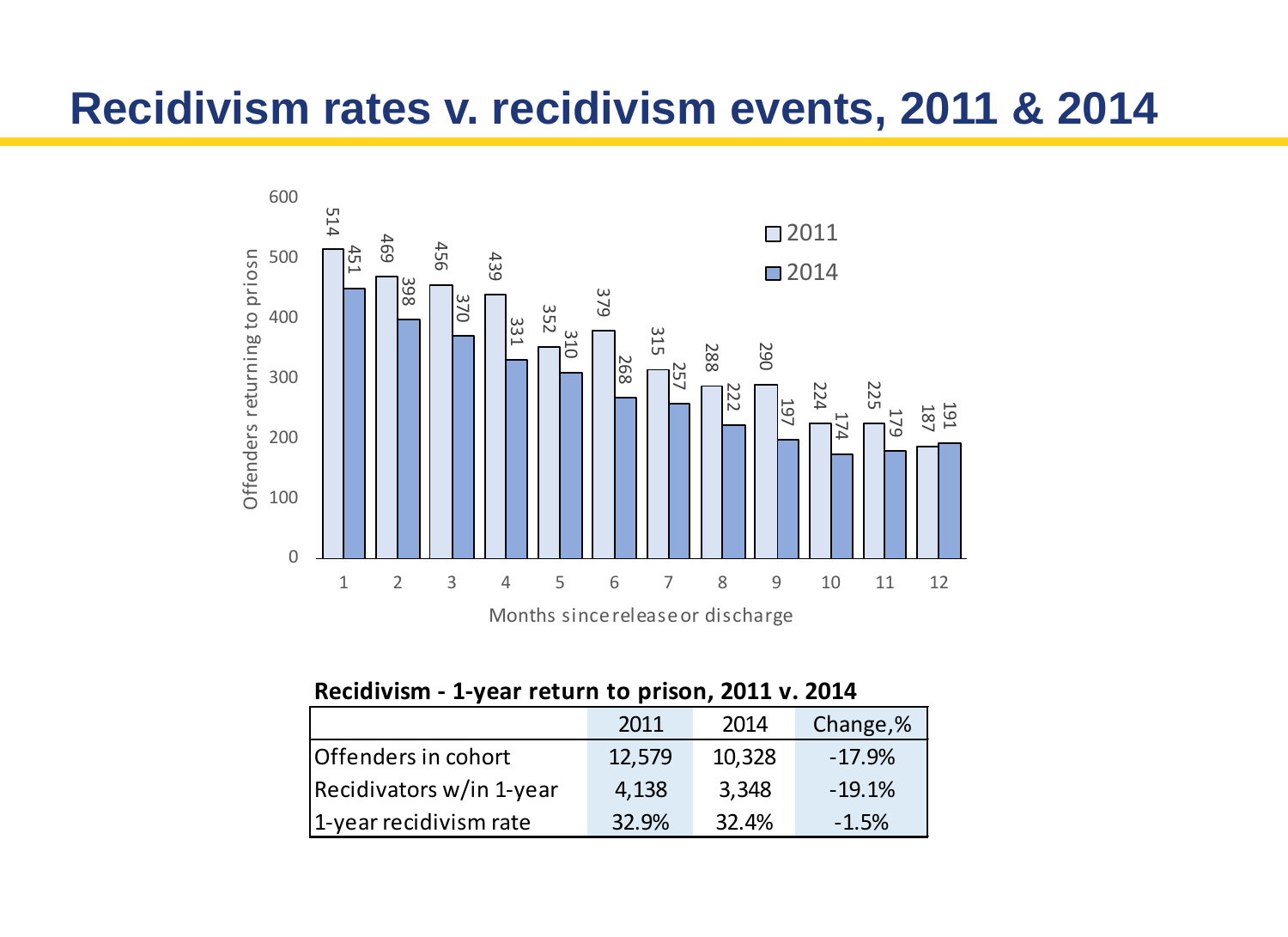## **The DOC Community Release Unit (CRU)**

- **In operation since March 2015**
- **Unified decision-making across facilities**
	- **All potential, non-parole, discretionary offender releases are scrutinized using the same standards**
- **Data-driven accountability**
	- **Improved efficiencies up the supply-chain**
	- **Better ability to assess gaps in programming and performance**
	- **Solid bench-marking**
- **Shortened wait times to release for release-eligible offenders**
- **800 to 900 cases reviewed per month**
- **Release grant rates of approximately 50%**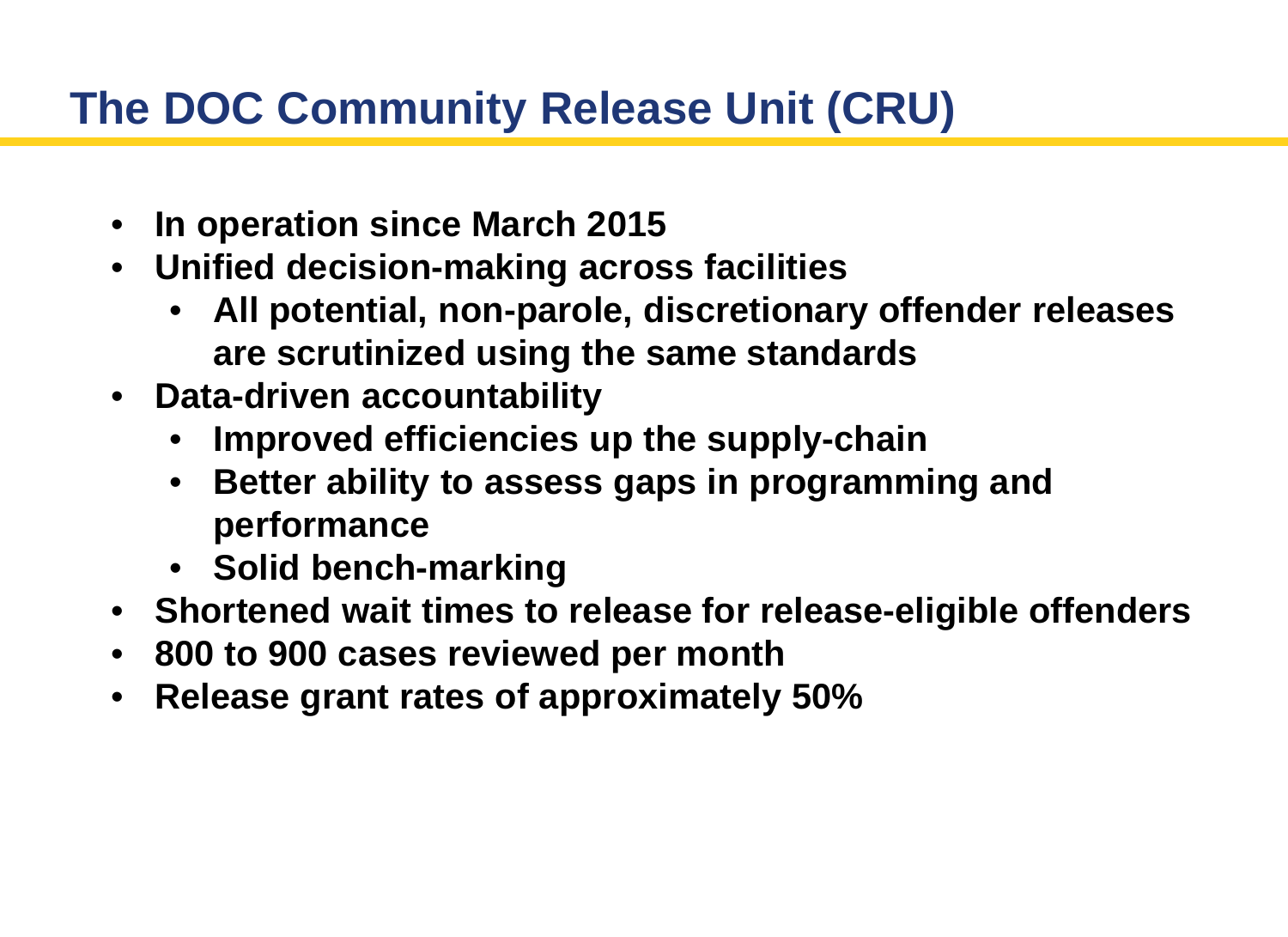#### **The DOC Community Release Unit (CRU)**



**Although the BOPP has made strong progress in increasing the number of parole hearings, in its reconsideration of transfer parole and its review of technical violation procedures, OPM believes that the creation of CRU was the primary factor that has helped to bend the trend line for community supervision caseloads.**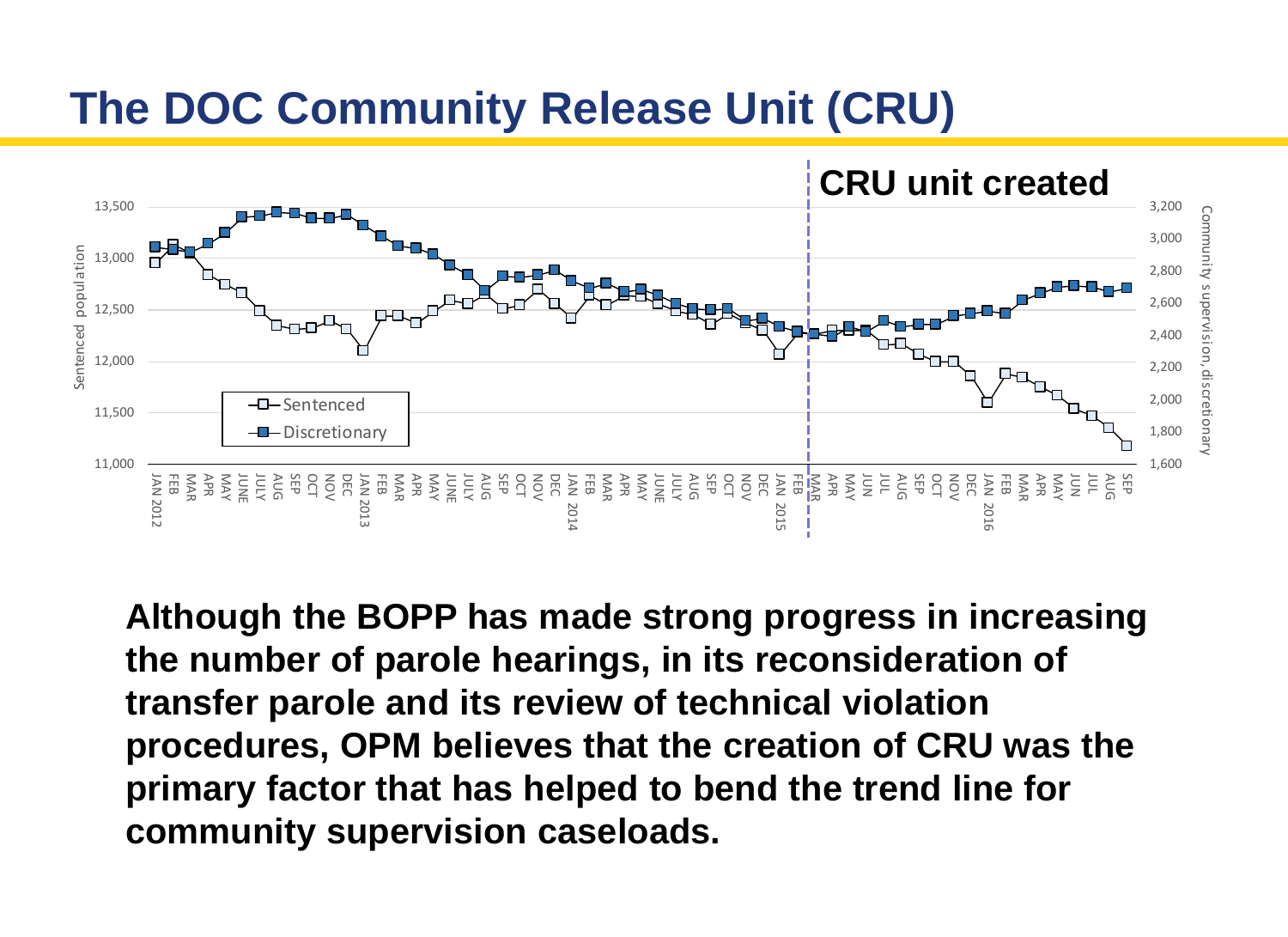

**Indexing data allows us to track the performance of different variables relative to themselves. Indexing also allows us to evaluate the comparative performance of different variables from the same starting point.**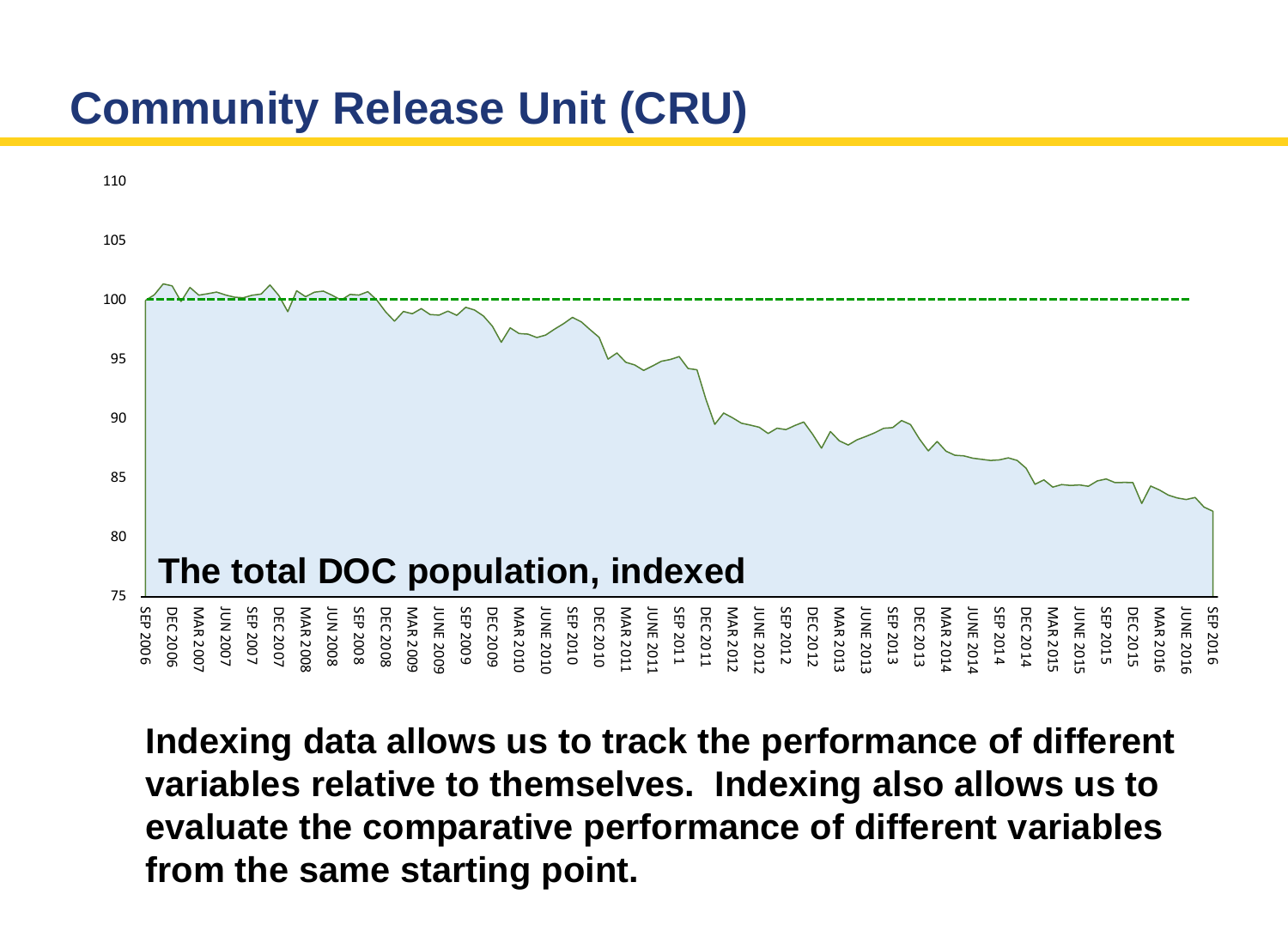

**Here we compare the performance of the total DOC population against the facility population. Note the increase in sentenced offenders post-Cheshire.**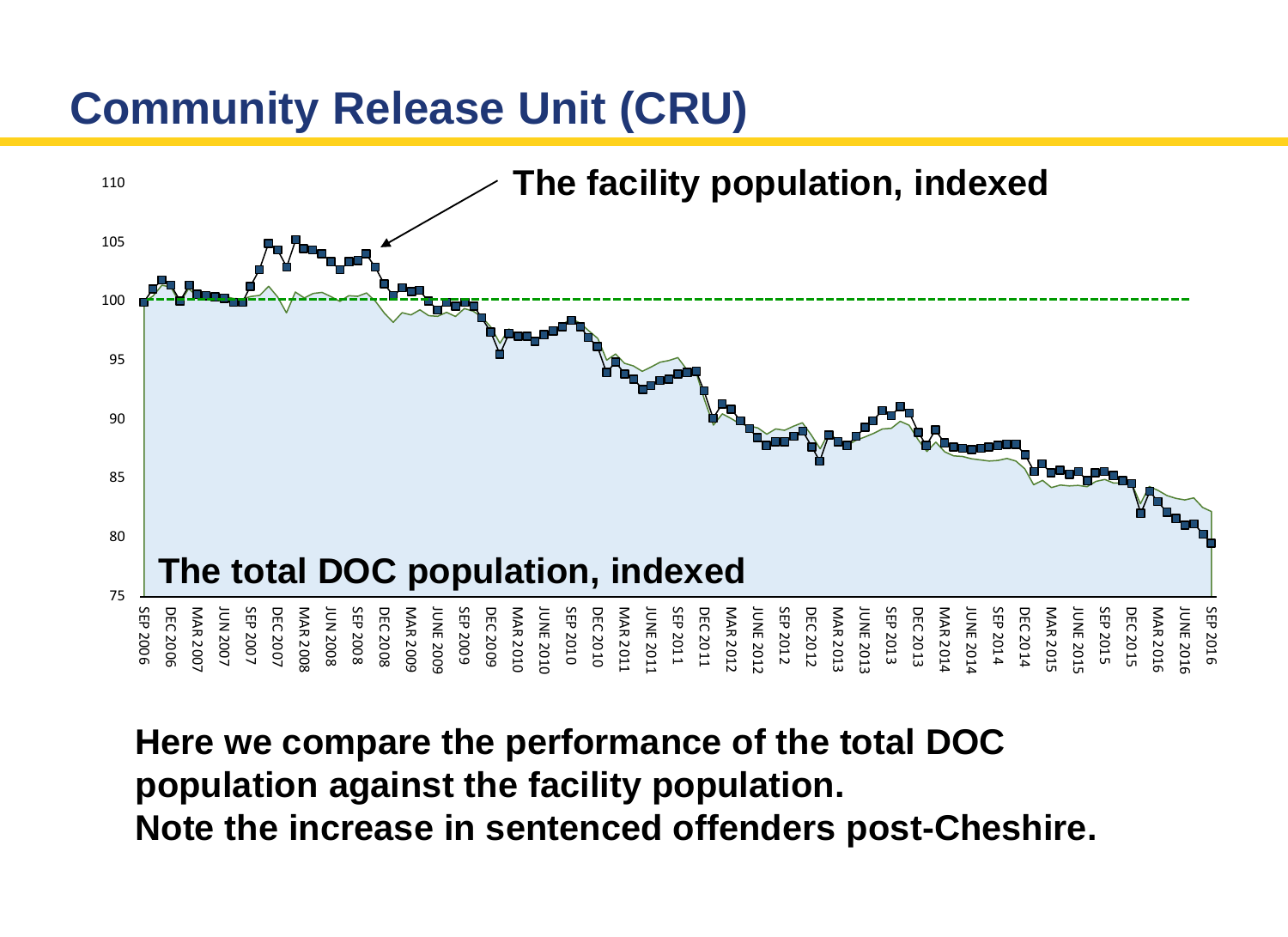

**Finally we attach the indexed trend line for offenders under community supervision.** 

**Note how volatile community supervision performance has been since 2007 and the reforms of 2008.**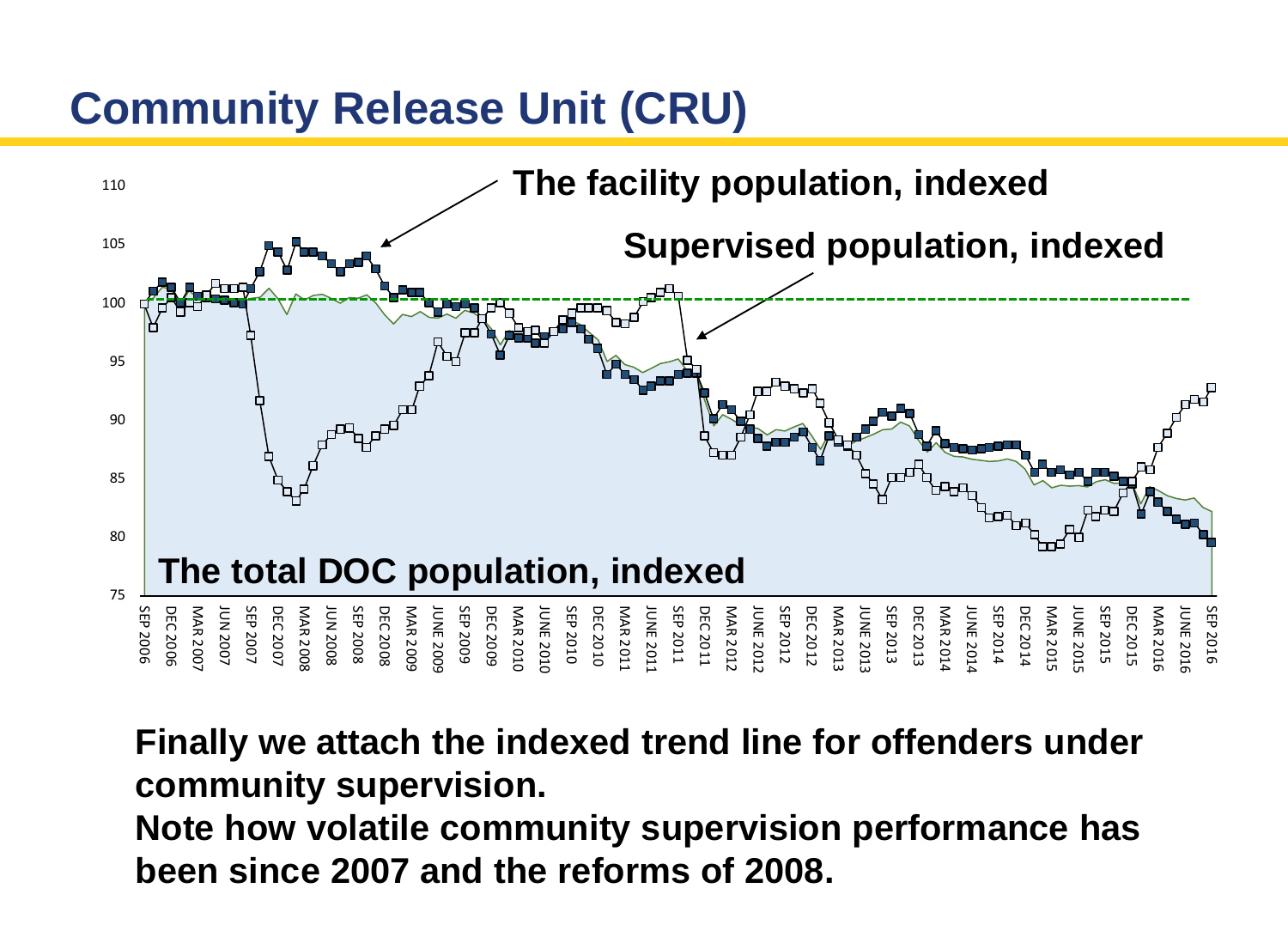

#### **Post Cheshire collapse of community supervision**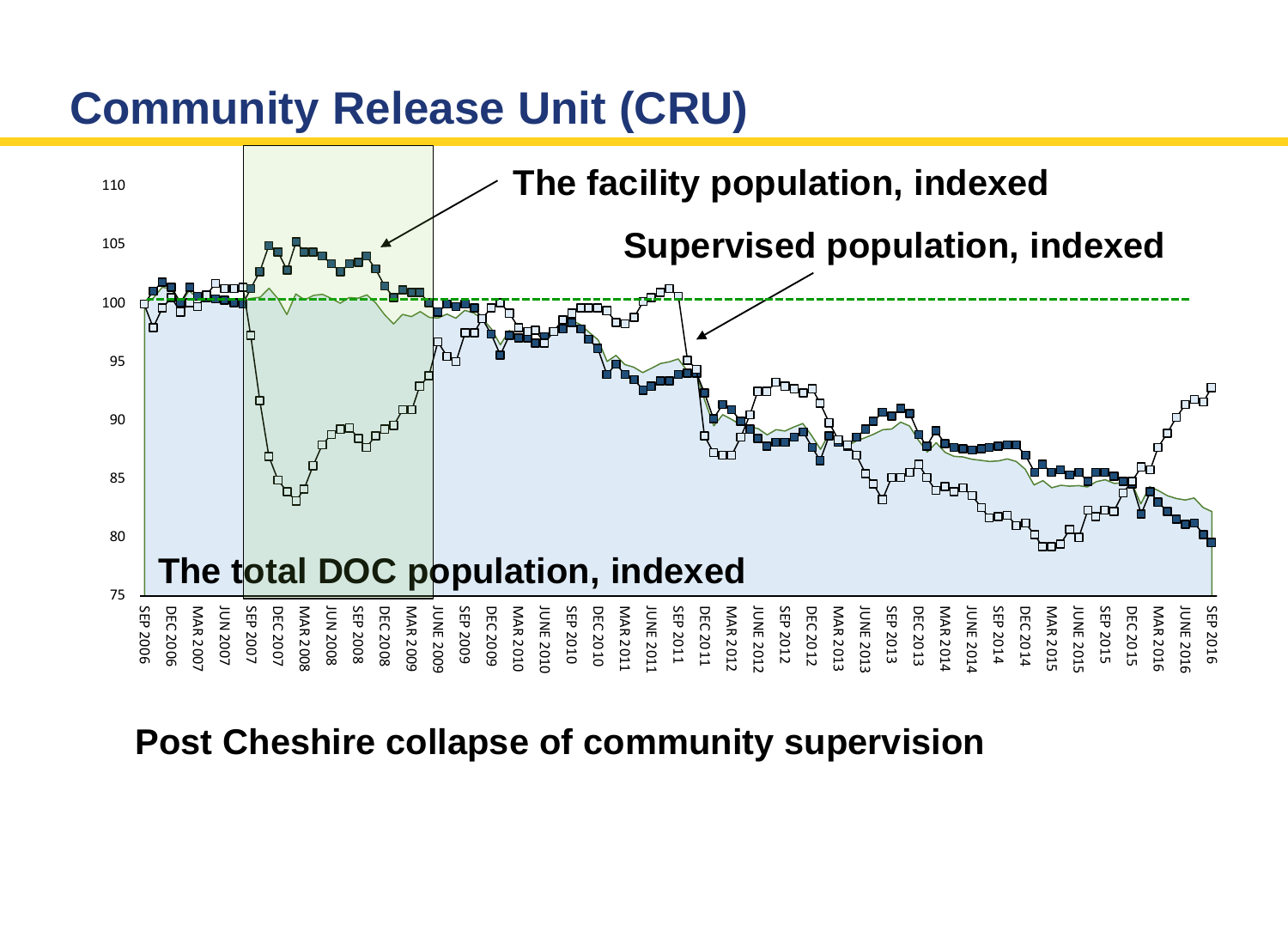

**The implementation of RREC drives down both the facility and community populations.**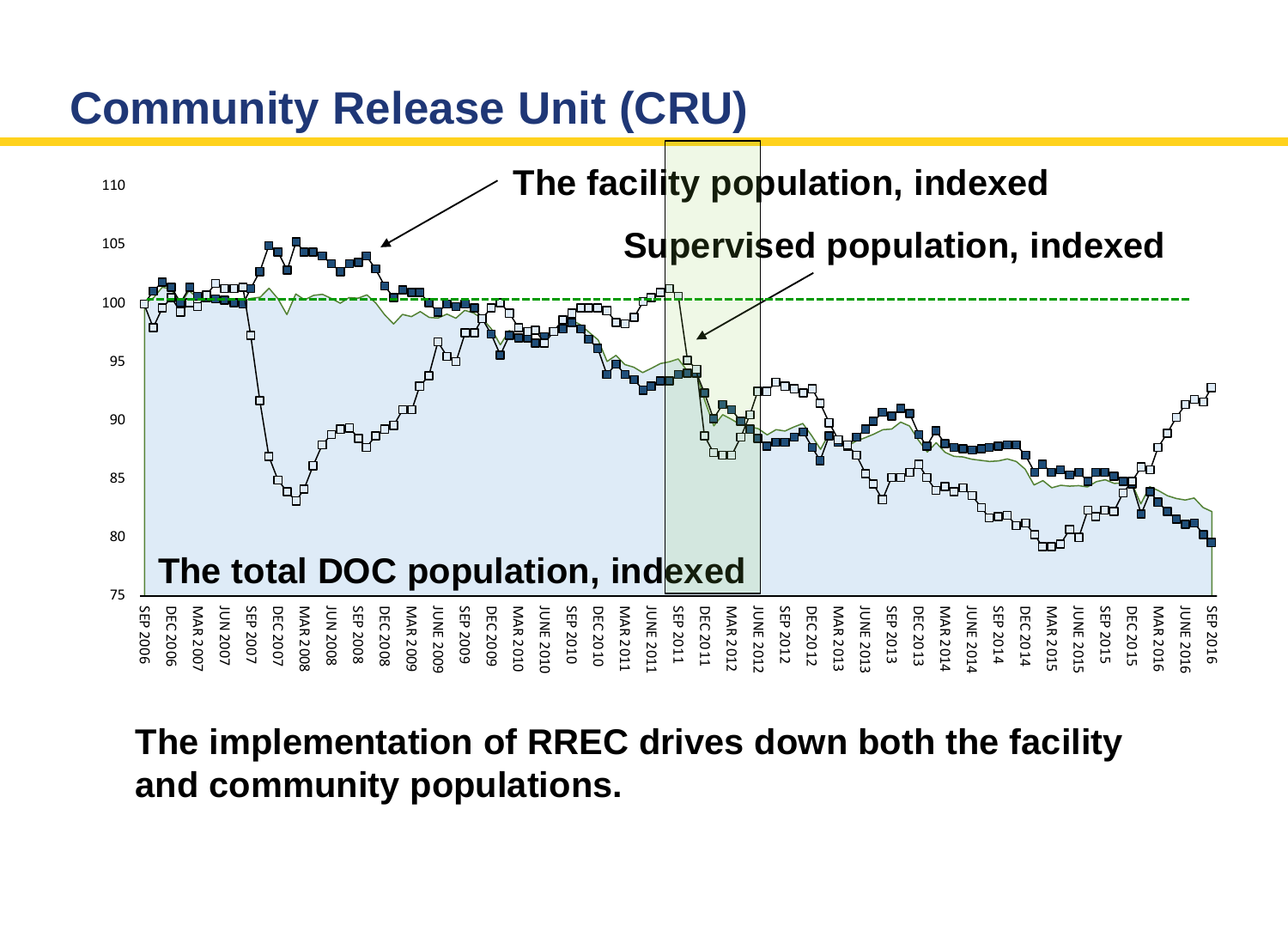

**A shift to structured decision-making leads to a sustained decrease in the community population.**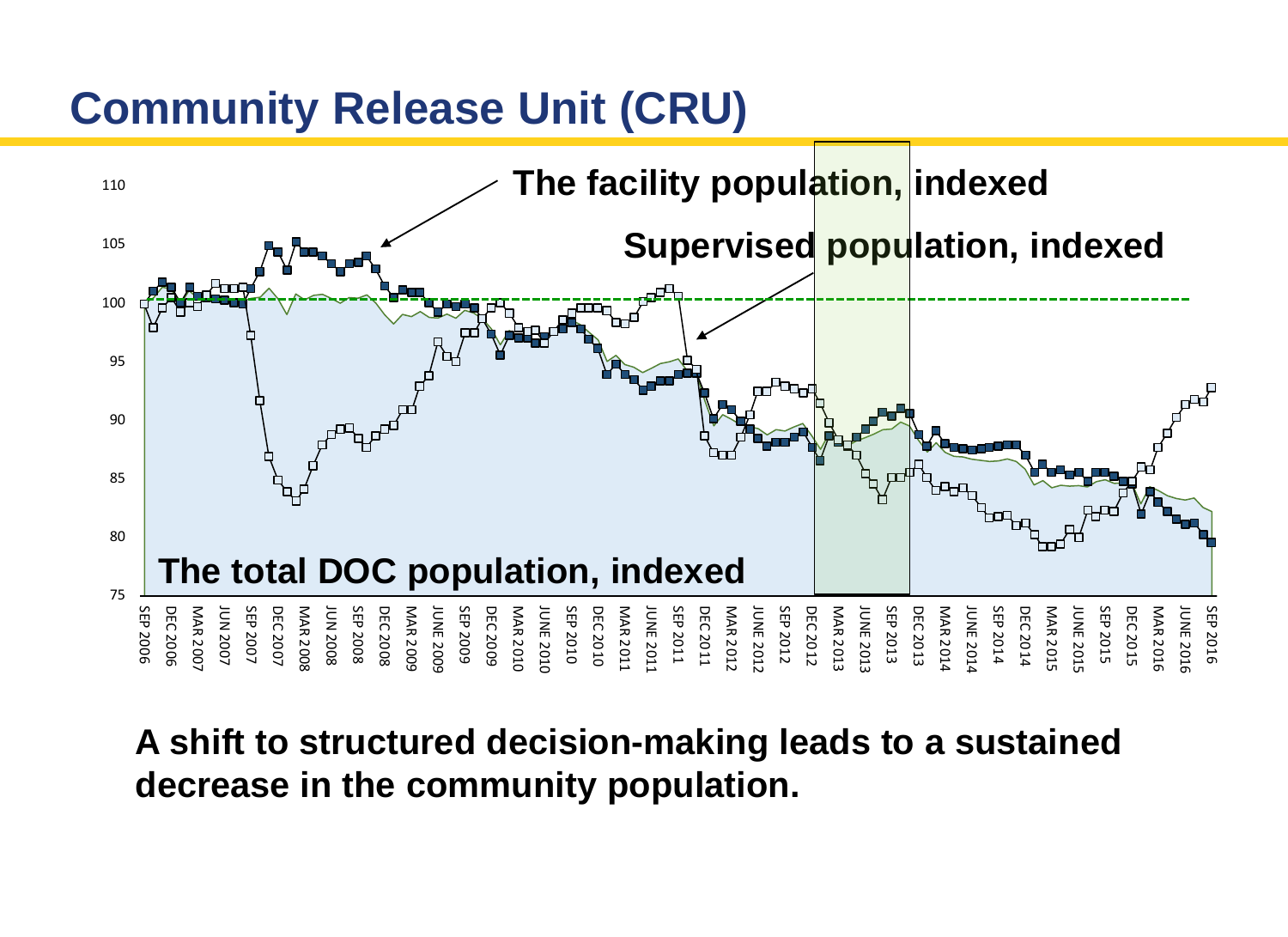

**The system reverses a years long trend driving more offenders to the community by increasing efficiencies in the release process**